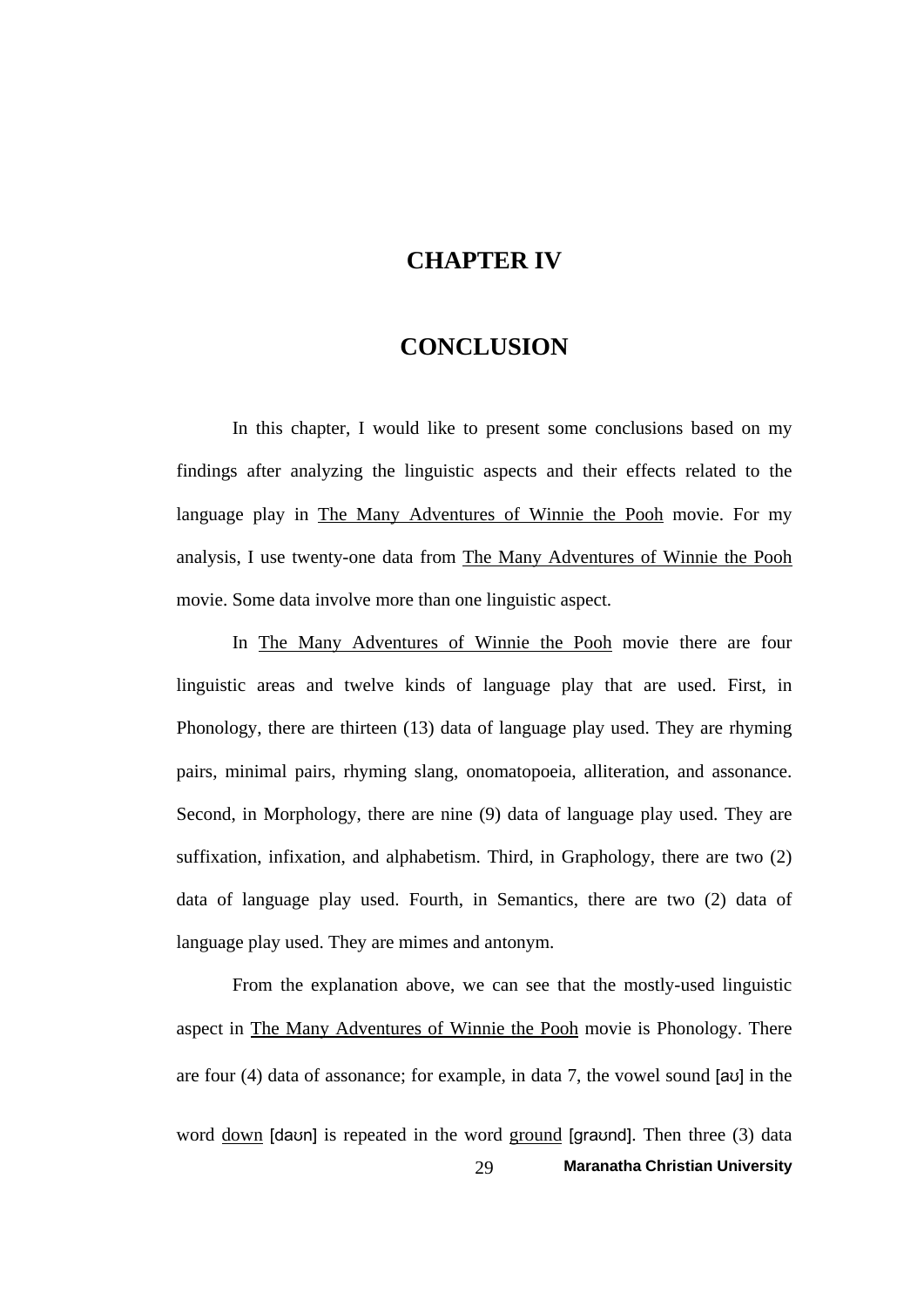alliteration; for example, in data 8, the consonant sound [θ] in the word think [θɪŋk] is repeated in the word things [θɪŋz]. Two (2) data rhyming slang, for example in data 4, Winnie the Pooh says the word suspect by spelling it S-U-S-P-E-C-T. Furthermore, three (3) data rhyming pairs; for example, in data 2, the words hefty [hæftɪ] and happy [hæpɪ] have the same final sound [ɪ]. The last is one (1) data onomatopoeia; for example, in data 6, the words Dum Da Dum Pa Rum Pa Rum imitates the sound of a drum.

 There are nine kinds of effects on children which are caused by those twelve kinds of language play as I have mentioned above. The first effect is to create humor. I can find eight data that give these humorous effects. The second effect is for enjoyment. There are five data that I find producing enjoyment effects. To create humor and enjoyment has one main goal that is just for fun, so that the children do not feel bored in watching this movie. These effects are mostly felt by using rhyming slang and alliteration.

 The third effect is to create a pleasant sound. I can find six data that give this kind of effect. There are some purposes of this effect, namely to help children to increase their new vocabulary, help them to memorize the new words easily, and help them to learn new words. Besides, a pleasant sound can also make children not feel bored in watching this movie. The pleasant sound is usually found in the songs sung by the characters. This effect is mostly produced by using rhyming pairs and assonance.

 The fourth effect of the use of language play in this movie is to give a clearer description. I can find only one data that give this effect. The kind of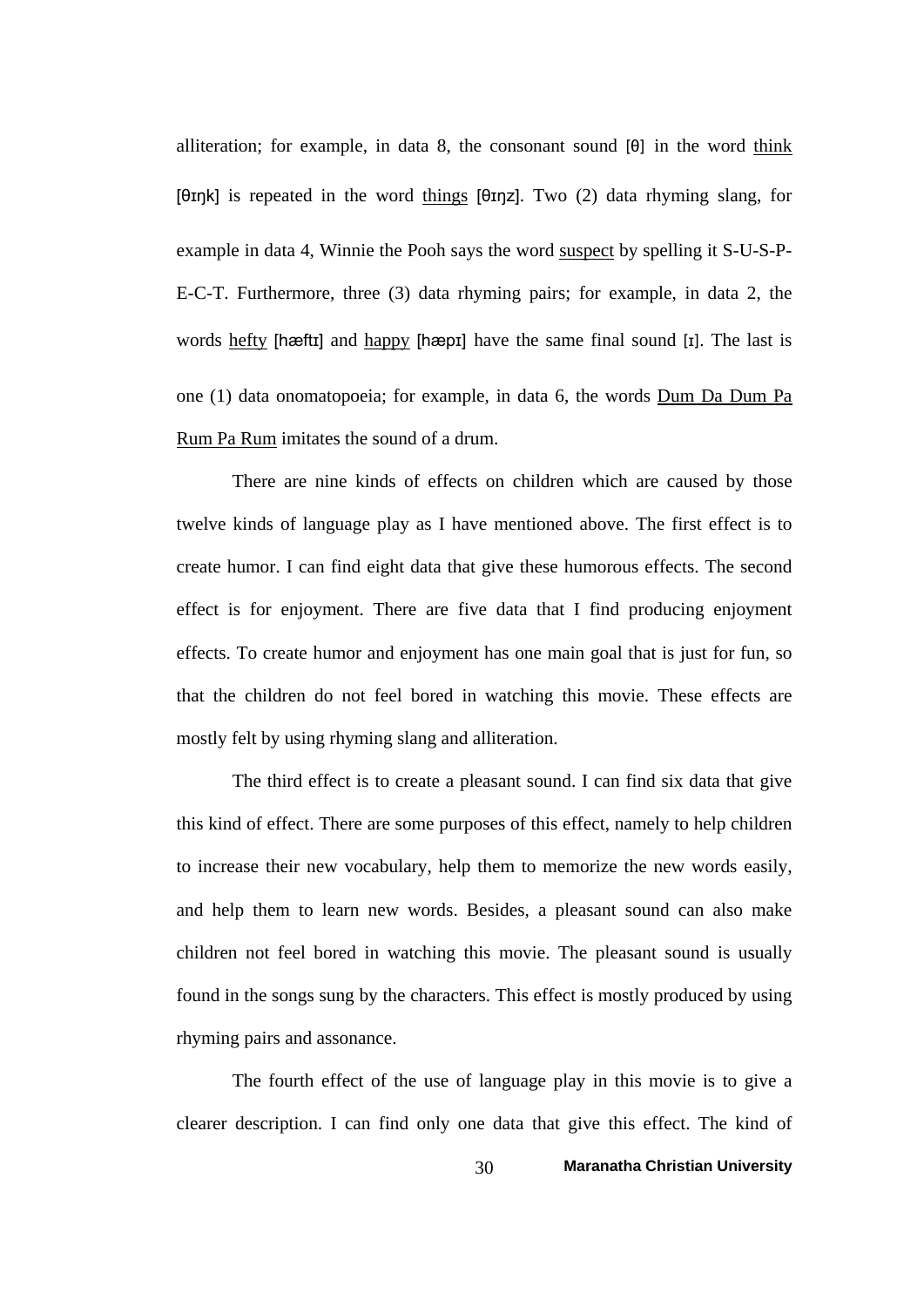language play that gives this effect is mimes. Meanwhile, the fifth effect is to help children to spell the words. There are two data which produce this effect by means of rhyming slang.

 The sixth effect of language play in The Many Adventures of Winnie the Pooh movie is to help children to pronounce words. Two data create this kind of effect. Graphological variation is a kind of language play that produces this effect. Then, the seventh effect is to help children be more confident in writing. I can find two data that give this effect. The kind of language play that gives this effect is graphological variation.

 The last effect is to encourage children to learn pronunciation by showing them that they are not the only ones who have difficulty in saying words which consist of more than two syllables. Two data give this kind of effect by using infixation.

 After analyzing the twenty-one data I use to analyze the language play in The Many Adventures of Winnie The Pooh movie, which involves twelve kinds of language play, I can conclude that children between the ages of three and eight who are in the process of learning new words through reading, listening, speaking, and writing. Therefore, in my opinion, this Many Adventures of Winnie the Pooh movie gives the positive and negative effects.

 This movie gives positive effects because through the songs which involve kinds of language play such as; alliteration, assonance, and rhyming pairs, children can learn new words and increase their vocabulary. This movie also helps them become more confident in writing. At their age, children usually make a lot of spelling mistakes.

31 **Maranatha Christian University**